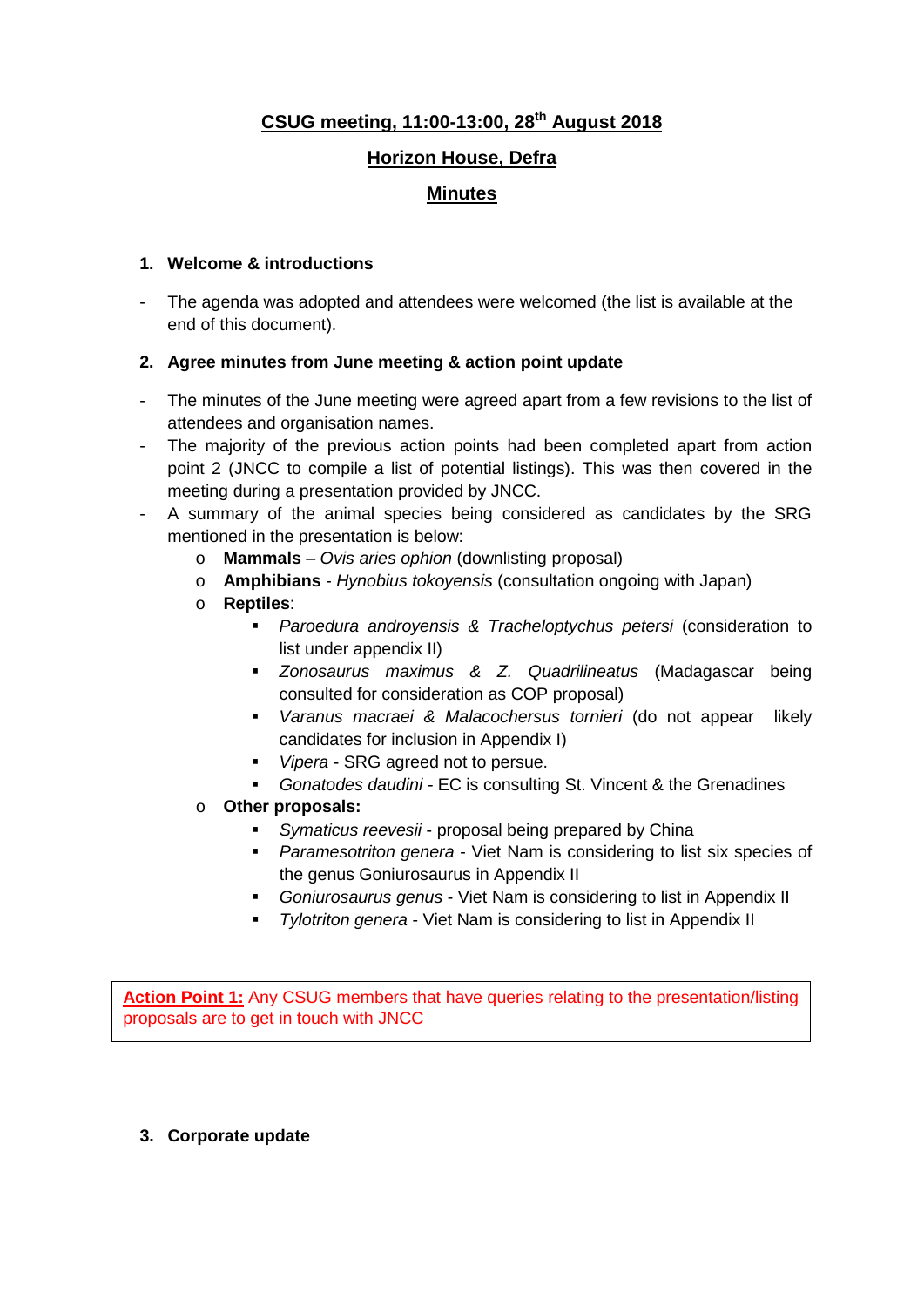- APHA has been through a very busy period but workload is now stabilising. APHA are currently recruiting for new case officers ahead of EU-Exit.
- Kew has appointed a new team member, Carly, who will be heading up the CITES team and will be starting in October.

### **4. EU and international meetings – review and forward look:**

### **(i) Review of 30th [Animals Committee,](https://cites.org/eng/com/ac/30/sum/index.php) 16-21st July 2018;**

- 3 delegates attended the meetings from JNCC. JNCC reported that the meetings were successful.
- UK was involved in various WGs and side events during AC.
- JNCC was involved in the following: Review of significant trade (chaired by Vin Fleming), Captive breeding of ranched specimens, Quotas for hunting trophies, Appropriate and acceptable destinations, Eels (chaired by Vin Fleming), Sharks and rays, Nomenclature.
- There was also discussion around corals

### **(ii) Review of 24th Plants Committee, 20-26th July 2018;**

- Sonia (Kew) stated that a summary of each day of the Plants Committee meetings are available online on the [CITES website.](https://cites.org/eng/com/pc/24/sum/index.php)
- Kew was heavily involved in the 'definition of a plantation' workshop but no new definition was adopted.
- There was new definition for the term cosmetics  $-$  the PC agreed to re-establish the working group

#### **(iii) Review of SC69 working groups;**

Most of the working groups are now at the reporting stage. Kris stated that anyone with any particular working group questions should get in touch with him.

# **(iv) Upcoming 84th Scientific Review Group, 13th September 2018;**

- The agenda was not available at the time of the meeting, Kew and JNCC had nothing to report.

### **(v) Upcoming 83rd Management Committee & 12th Expert Group, 14th September 2018;**

- ManCom agenda had not been released at the time of the meeting. It was anticipated that much of the agenda would relate to SC70.

### **(vi) Upcoming 70th meeting of the Standing Committee (SC70), 1-5th October 2018;**

- Delegation for SC70 is as follows; Elaine, Jane Stratford, Elif Skinner, Elizabeth Morrow, Elizabeth Biott and Alison Littlewood (JNCC). Elaine stated that the larger delegation will increase capacity meaning an improved ability to engage.

### **(vii) Upcoming 18th Conference of the Parties (CoP18):**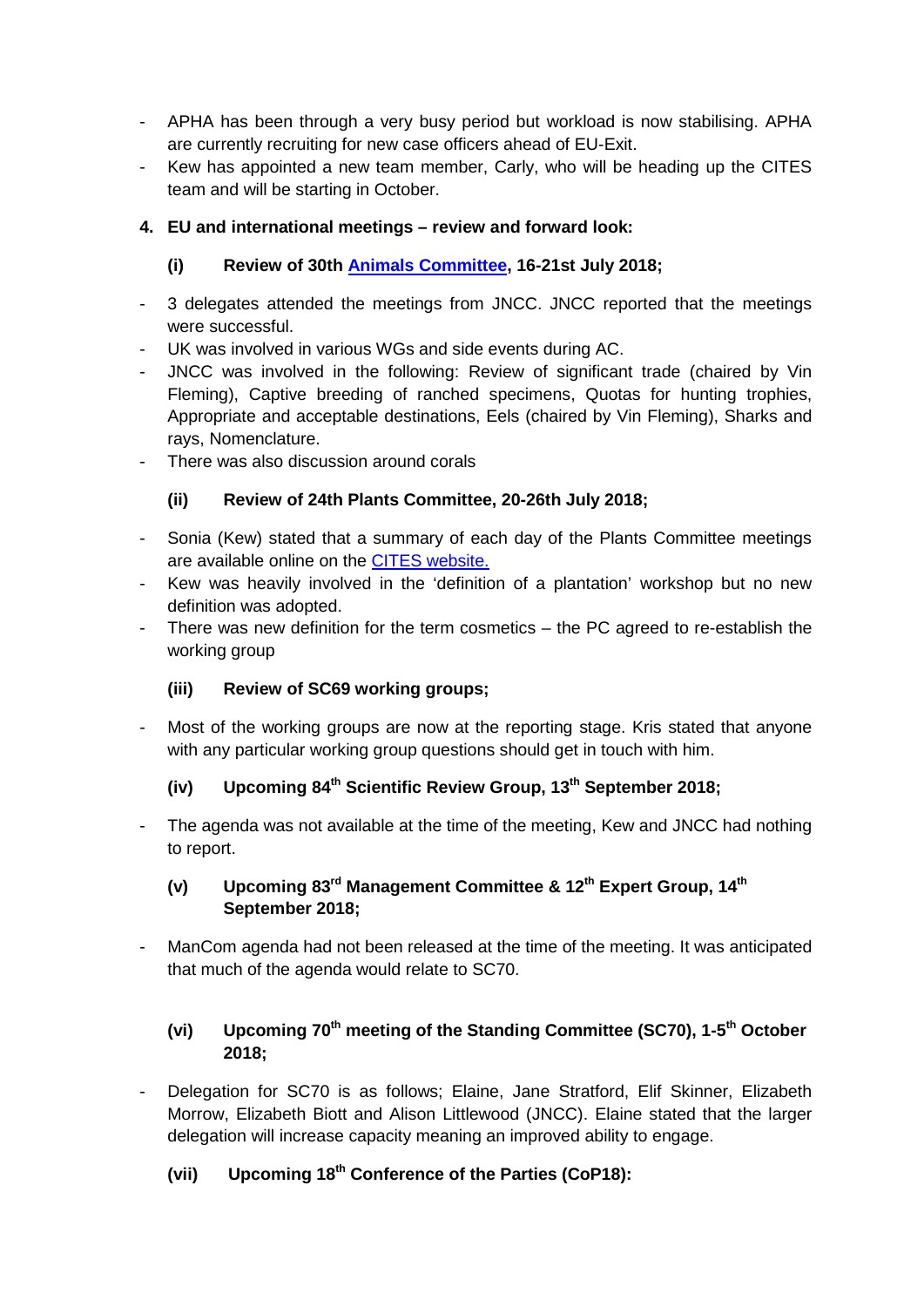#### • **Species listing proposals**

- This item was partly covered during the PowerPoint presentation under item 2
- Kew reported that there is genus support for *Pericopsis* and that range states are being consulted.
- JNCC reported that it does not look as though the Banggai cardinal fish will be proposed at CoP18

### **5. Updates:**

#### **(i) Ivory ban & UK ivory controls**

- On 23 May the government introduced the Ivory Bill into the House of Commons, it has now passed to the House of Lords where it will have report stage on 24 October.
- The ivory team are working on developing an online registration system for exemptions.
- The ivory team confirmed that displaying an ivory item for commercial purposes is not within the Bill's definition of commercial dealing. The EU Wildlife Trade Regulations will still apply to 'displaying for commercial purposes' and therefore those requirements will still apply.
- It was confirmed that it will be an offence if a fraudulent registration is made

**Action Point 2:** Anyone looking to raise a concern for further discussion with the Ivory team, please get in touch via the UK Management Authority mailbox [\(CITES.UKMA@defra.gsi.gov.uk\)](mailto:CITES.UKMA@defra.gsi.gov.uk) and we'll make sure it gets passed on.

#### • **Australia's stricter measures for ivory** *(raised by Defra)*

Elaine passed on the information that Australia treats elephants, lions and cetaceans as though they are on Appendix 1 and no longer allows these imports into the country. This stricter measure has been communicated via [CITES notification 2018-](https://cites.org/sites/default/files/notif/E-Notif-2018-025.pdf) [025.](https://cites.org/sites/default/files/notif/E-Notif-2018-025.pdf)

#### **(ii) Rosewood,** *Dalbergia* **listing & annotations**

- Peter Beare questioned whether there could be some kind of exemption for finished parts which could apply to pegs used in instruments when considering amendments to the current *Dalbergia* listing and Annotation. .

**Action Point 3:** Anyone with information relating to *Pterocarpus elata* should get in touch with Kris: [Kristopher.Blake@defra.gsi.gov.uk;](mailto:Kristopher.Blake@defra.gsi.gov.uk)

# **(iii) BIP charges** *(raised by SUN)*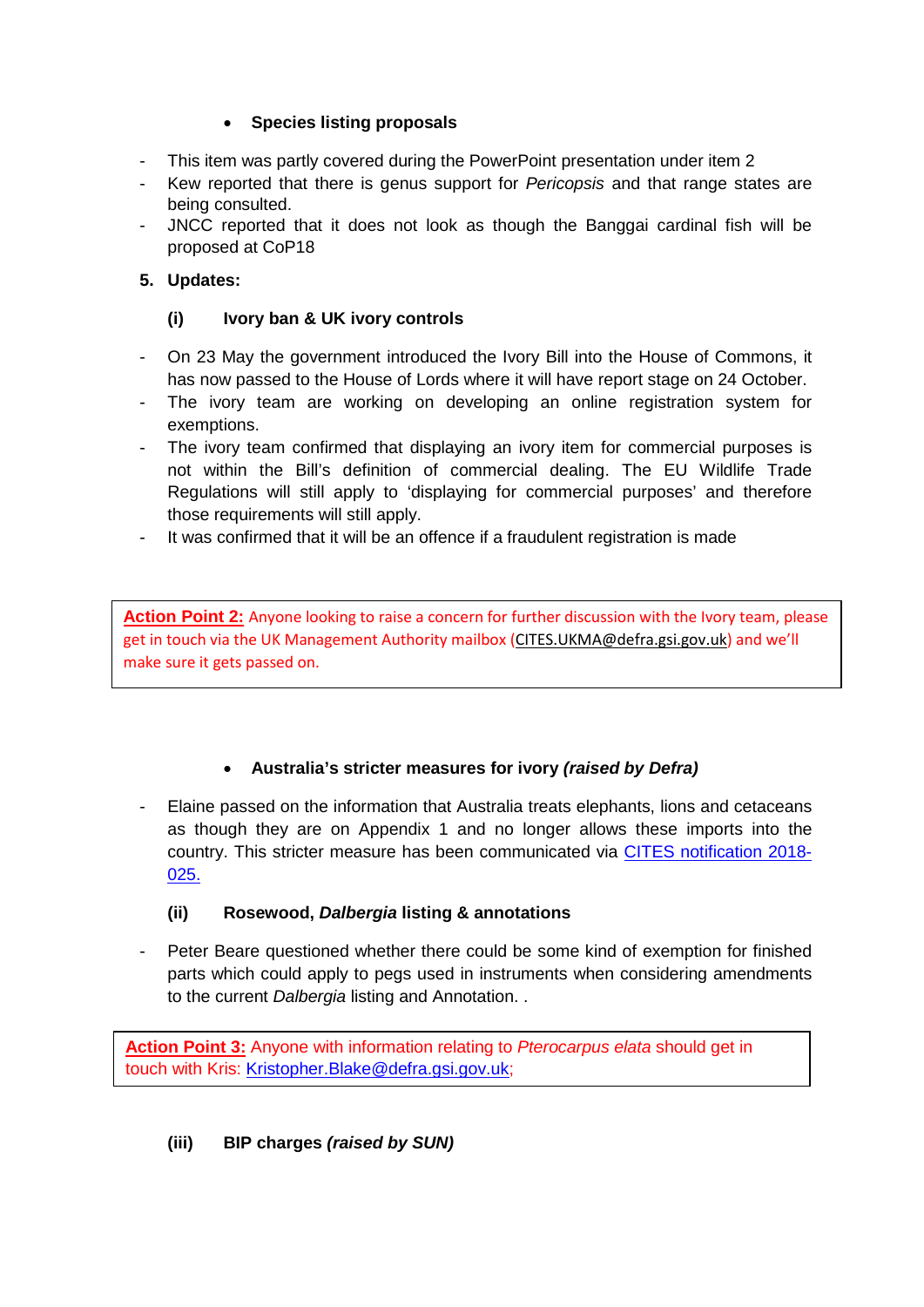The issues raised have been passed to the charging team. The main issue related to the guidance being released after the event had actually taken place.

# **(iv) COTES** *(raised by SUN)*

### • **Requirement for including A10 number on adverts**

- UK will not be enforcing either of the two civil sanctions until the guidance has been made publically available.
- Defra is committed to consultation and will be seeking views on the draft guidance in due course.
- Jim raised the point that it would not be practical to have an advert with several A10 numbers.
- Attendees suggested that a new business model is emerging where rescue centres are charging a rehoming fee and then gifting away animals. Attendees would like to see this issue addressed, which may be through the guidance.

### **6. Brexit matters** *(raised by Defra)*

This was discussed during the subsequent sub group meeting.

**Action Point 4:** Going forwards all CSUG attendees are to be invited to the EU-Exit sub group meeting. Minutes of both meetings are to be shared.

# **7. AOB and next meeting**

#### • **Corals and OATA guidance document** *(raised by SUN)*

- The guidance was made available to members of the SRG back in May (SRG83) and helped inform discussions around the trade in maricultured corals during a workshop which preceded the 83rd meeting of the SRG.
- The document (below for reference) has also been made available to UK BF colleagues and it is likely that other Member States have done the same.
- The guidance is unlikely to be given any official status by the SRG and will simply be taken as welcome guidance from an external source.
- JNCC have stated that at this stage there is no intention to adopt the document as formal or official guidance



# • **Rehoming of tortoises** *(raised by SUN)*

Issues were raised regarding old tortoises. It was questioned how history and proof of provenance can be shown.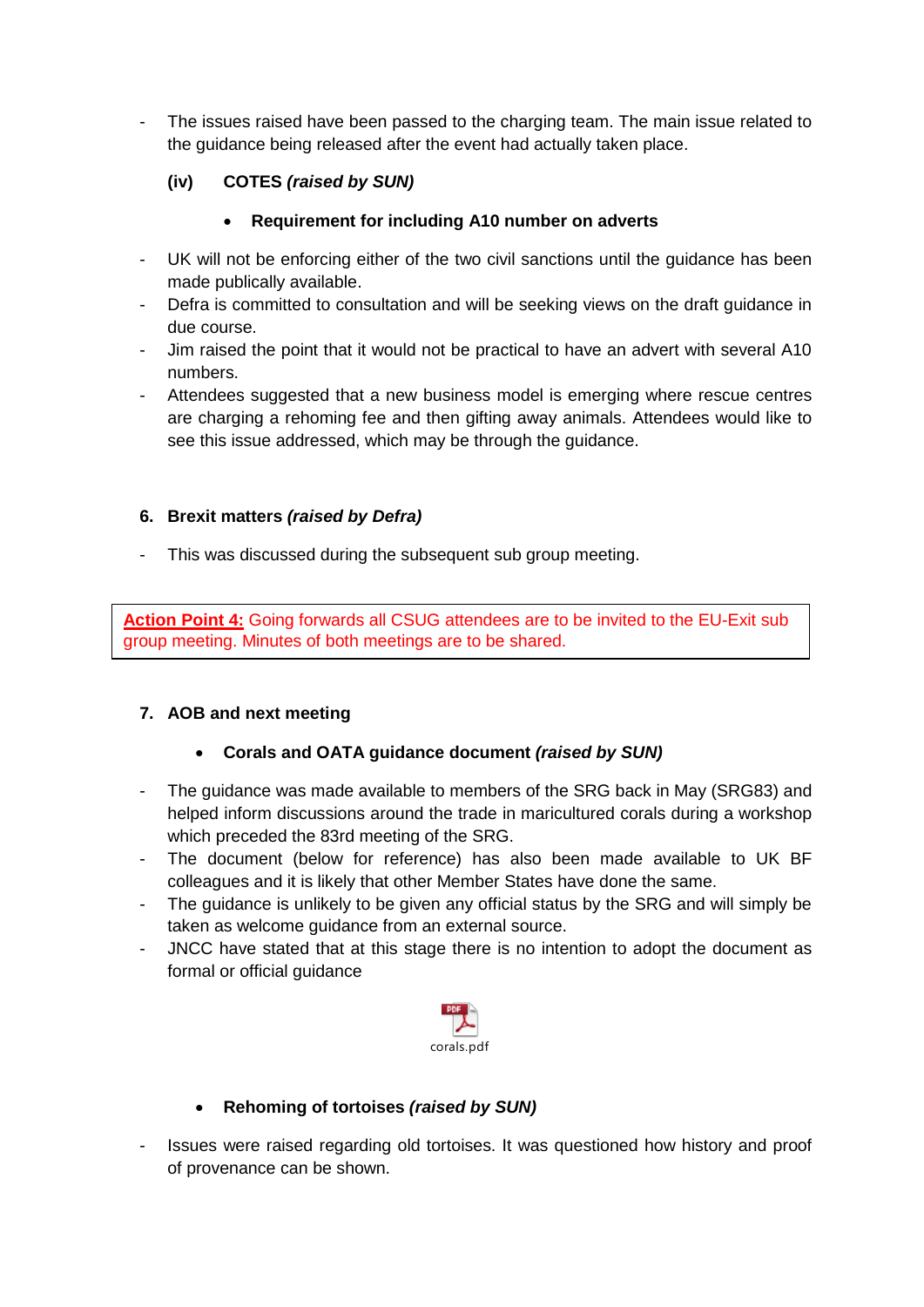- It was confirmed that the onus is on the rescue centre / individual to obtain proof of where the animal is coming from prior to taking it in. At the moment, best practice for rescue centres would be for donors to fill in a form with their name and address details of how long they have had the specimen and why they no longer want it and a declaration about how they acquired it and why they do not have the relevant paperwork to the best of their knowledge. Each animal is considered on a case by case basis.
- Attendees suggested that guidance should be produced explaining that rescue centres are able to give away animals without the need of an A10 so long as no financial transaction is taking place.
- Some attendees stated that there is no conservation benefit of obtaining A10s for common species.

**Action Point 5:** Defra to look into producing guidance relating to A10s for certain species

- There was also discussion around European maple (*Acer pseudoplatanus*) and musical instruments. Some CSUG members have been made aware by Bulgarian colleagues that it is becoming increasingly difficult to get hold of this material. It was suggested that China may be using these materials as opposed to indigenous woods. Kew confirmed they are not aware of a listing proposal for this species.

# **BREXIT SUB-GROUP MEETING MINUTES**

- A technical notice should be issued by mid-September.
- It was discussed that the UK MA has the opportunity to interpret the rules on permits differently to other Member States. This can potentially be used to our advantage to simplify the permitting process and reduce the burden post EU-Exit. There was discussion around the timing of this.
- There was discussion around semi-complete permits and circumstances in which they might be used.

**Action Point 6:** APHA to review the use of semi complete permits.

- Elaine stated that Defra would be keen to know what species would cause a lot of 'traffic' where conservation benefit may be limited. Information relating to this was welcomed.
- There was discussion around certain species being downlisted and whether this could be a possibility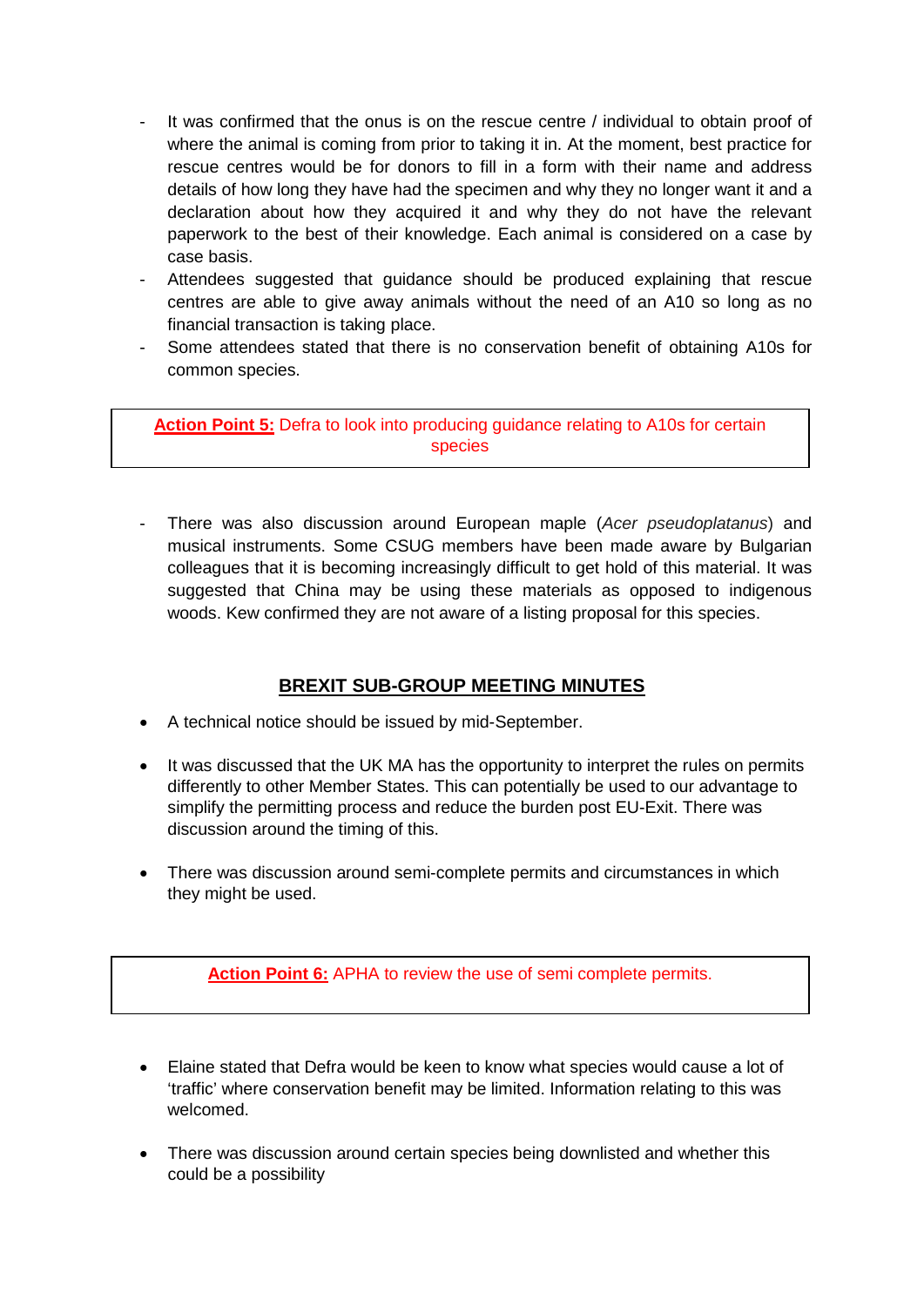- APHA reported that they are planning at 2-3 times staff increase to deal with increased workload following EU Exit
- Traders suggested that the disappearance of free movement combined with increased requirements for documentation could lead to the creation of a black market.
- There was discussion of trade shows some attendees suggested there are as many as 70 significant shows per year in Europe. It was stated that the Hamm trade fair is one of the largest with an estimated 10,000 animals being transported back to the UK each time.

**Action Point 7:** Traders are invited to send any relevant information to Defra regarding trade shows; including specimens that might be transported and the associated quantities.